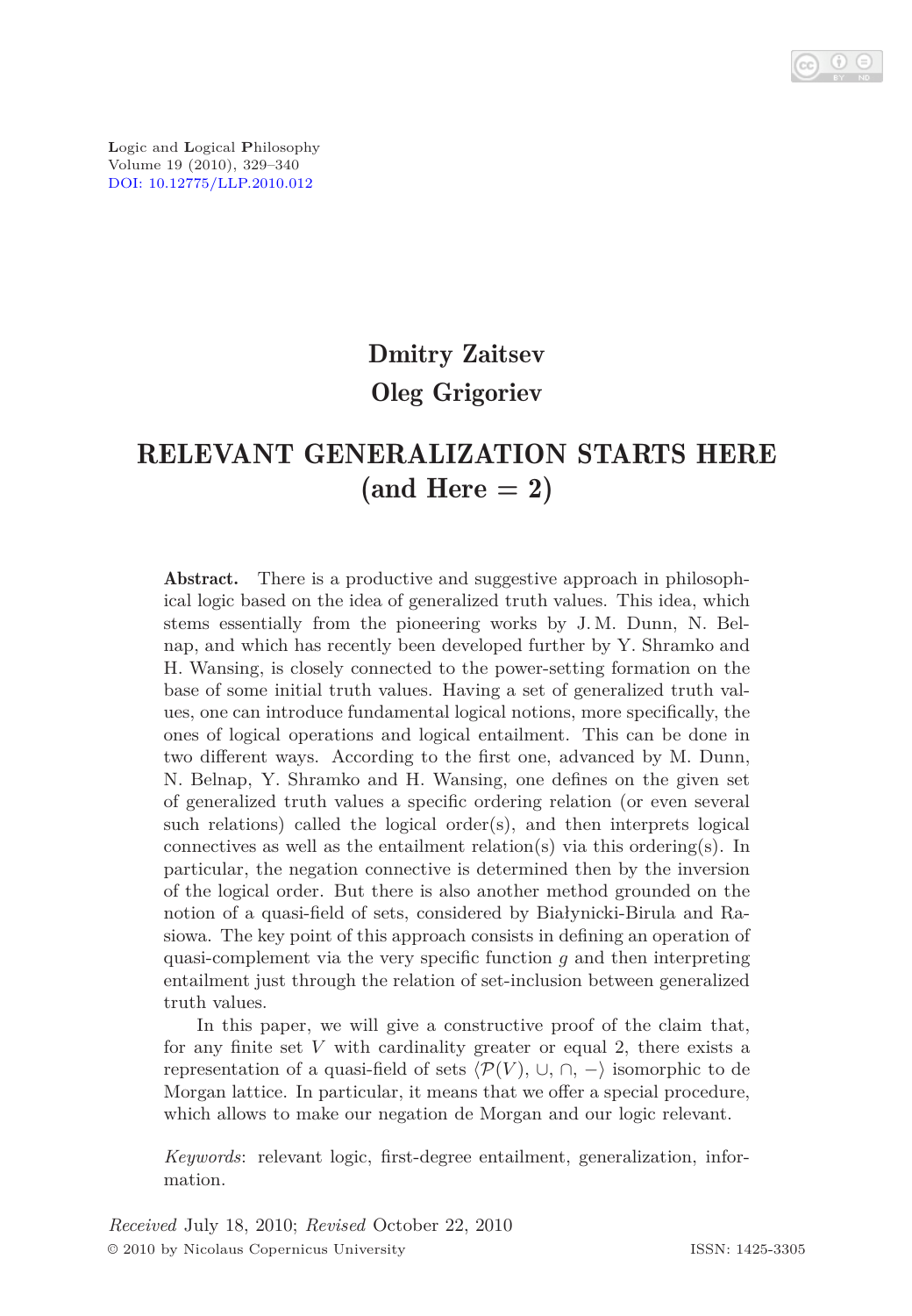### 1. Power-setting as generalization

The problem to be discussed in this paper is closely connected to the so called generalization procedure applied to some initial set of truth values, producing the new set of what has been dubbed in [\[8\]](#page-11-0) as "generalized truth values". To make our consideration self-contained we shall briefly delineate this procedure which can be traced back to the ideas elaborated in doctoral dissertation by J. Michael Dunn [\[5\]](#page-11-1) (see also [\[6\]](#page-11-2)) and much celebrated papers by Nuel D. Belnap [\[2,](#page-11-3) [3\]](#page-11-4) of "how a computer should think" with the help of "a useful four-valued logic". The machinery of generalized truth values can be effectively employed to provide an adequate semantic foundation for relevance logic, more concretely, for the famous system of first-degree entailment (**FDE**), which is a certain fragment of Anderson and Belnap's systems **R** and **E**, see [\[1\]](#page-11-5). Recently Yaroslav Shramko and Heinrich Wansing in a series of papers, see, e.g., [\[8,](#page-11-0) [9\]](#page-11-6), have developed this machinery further to obtain generalized truth values of any "degree".

The first step of the procedure is to generalize some initial set of truth values  $(V)$  by taking the power-set of  $V$  and to consider the outcome of this operation the set of *generalized truth values*. If  $V = 2$ , where  $2 = \{t, f\}$  is the set of two classical values, then the power-set of *V* is the following four-element set known as  $4: 4 = \mathcal{P}(2) = \{ \{t, f\}, \{t\}, \{f\}, \emptyset \}.$ 

On the second stage we can consider a possibility of defining a logical system on the basis of the set of generalized truth values. To do so, we have to define on this set a valuational function and introduce logical operations and the relation of logical entailment. One way of introducing these notions was proposed by Dunn in [\[5\]](#page-11-1). Let us take on  $\mathcal{P}(V)$  the set-theoretic operations of union (∪) and intersection (∩). Then  $\langle \mathcal{P}(V), \cup, \cap \rangle$  will be a ring of subsets of *V*. Dunn introduces the concept of polarity on  $\mathcal{P}(V)$  as an ordered pair  $X = \langle x_1, x_2 \rangle$  for  $x_1, x_2 \in \mathcal{P}(V)$ . Next, for any two polarities *X* and *Y* it is possible to define the generalized set-theoretical operations together with a special ordering relation:

$$
X \cap Y = \langle x_1 \cap y_1, x_2 \cup y_2 \rangle;
$$
  
\n
$$
X \cup Y = \langle x_1 \cup y_1, x_2 \cap y_2 \rangle;
$$
  
\n
$$
\sim X = \langle x_2, x_1 \rangle;
$$
  
\n
$$
X \le Y \iff x_1 \subseteq y_1 \text{ and } y_2 \subseteq x_2.
$$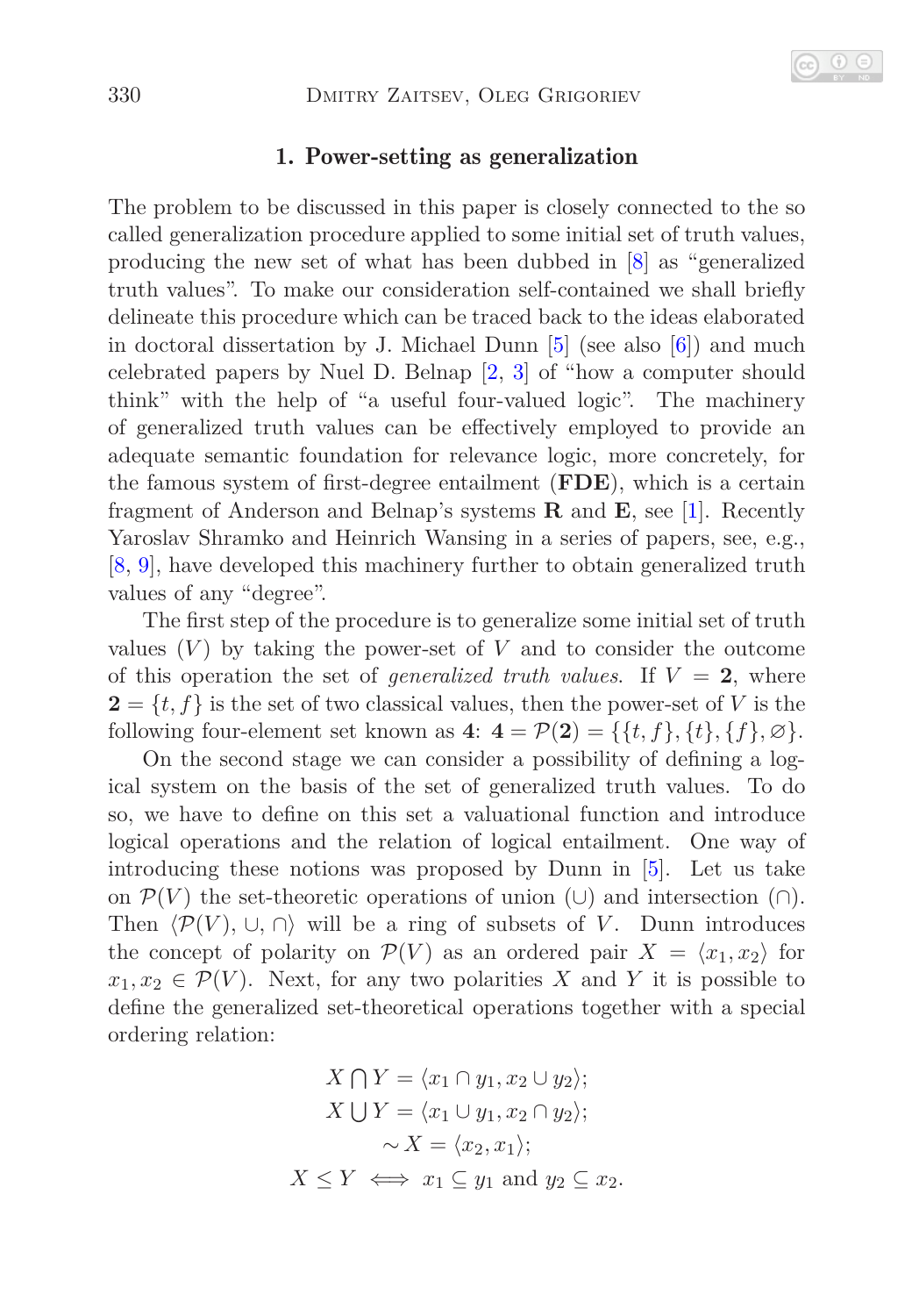The structure  $\langle (\mathcal{P}(V))^2, \bigcup, \bigcap, \sim \rangle$  is called a *field of polarities*. We have the following theorem:

Theorem (Polarities Theorem, Dunn [\[5\]](#page-11-1)). Every de Morgan lattice is isomorphic to a field of polarities.

Now a (generalized) valuation function *υ<sup>i</sup>* can be defined as a map from the set of propositional variables *Var* of the given propositional language to  $\mathcal{P}(V)$ . To extend the valuational function to arbitrary propositional formula, consider it as an isomorphism between the syntactical structure  $\langle Var, \vee, \wedge, \neg \rangle$  and the field of polarities  $\langle \mathcal{P}(V), \bigcup, \bigcap, \sim \rangle$ . Due to Polarities Theorem, the corresponding valuational structure will always be de Morgan lattice. That is, we have the following definitions:

Definition 1. For arbitrary formulas *A* and *B* of *L*,

$$
v_i(A \wedge B) = v_i(A) \cap v_i(B);
$$
  

$$
v_i(A \vee B) = v_i(A) \cup v_i(B);
$$
  

$$
v_i(\neg A) = \sim v_i(A).
$$

<span id="page-2-0"></span>Definition 2. For arbitrary formulas *A* and *B* of *L*,

 $A \models B \iff \forall v_i (v_i(A) \leq v_i(B)).$ 

As it is very well known, the entailment relation defined by Definition [2](#page-2-0) is axiomatized by system **FDE**. Dunn suggested to consider any polarity *X* as a pair of sets of situations in which *X* can be true or false. Because these situations may be inconsistent as well as incomplete the corresponding sets need not be disjoint or exhaustive. If we now consider a set of situations as a singleton  $\{a\}$  the field of polarities may be depicted as on Figure 1.

The same result can also be achieved with some different presuppositions. Belnap [\[2,](#page-11-3) [3\]](#page-11-4), by pursuing some key ideas from [\[6\]](#page-11-2), developed his useful four-valued logic on the base of computer metaphor which later was labeled as "Belnap's computer". Look upon a computer receiving data from different sources. Incoming information that can be "told" to computer concerning a particular topic (proposition) may be inconsistent or incomplete. Thus, Belnap's computer can find itself in one of the following four situations with regard to some proposition *A*: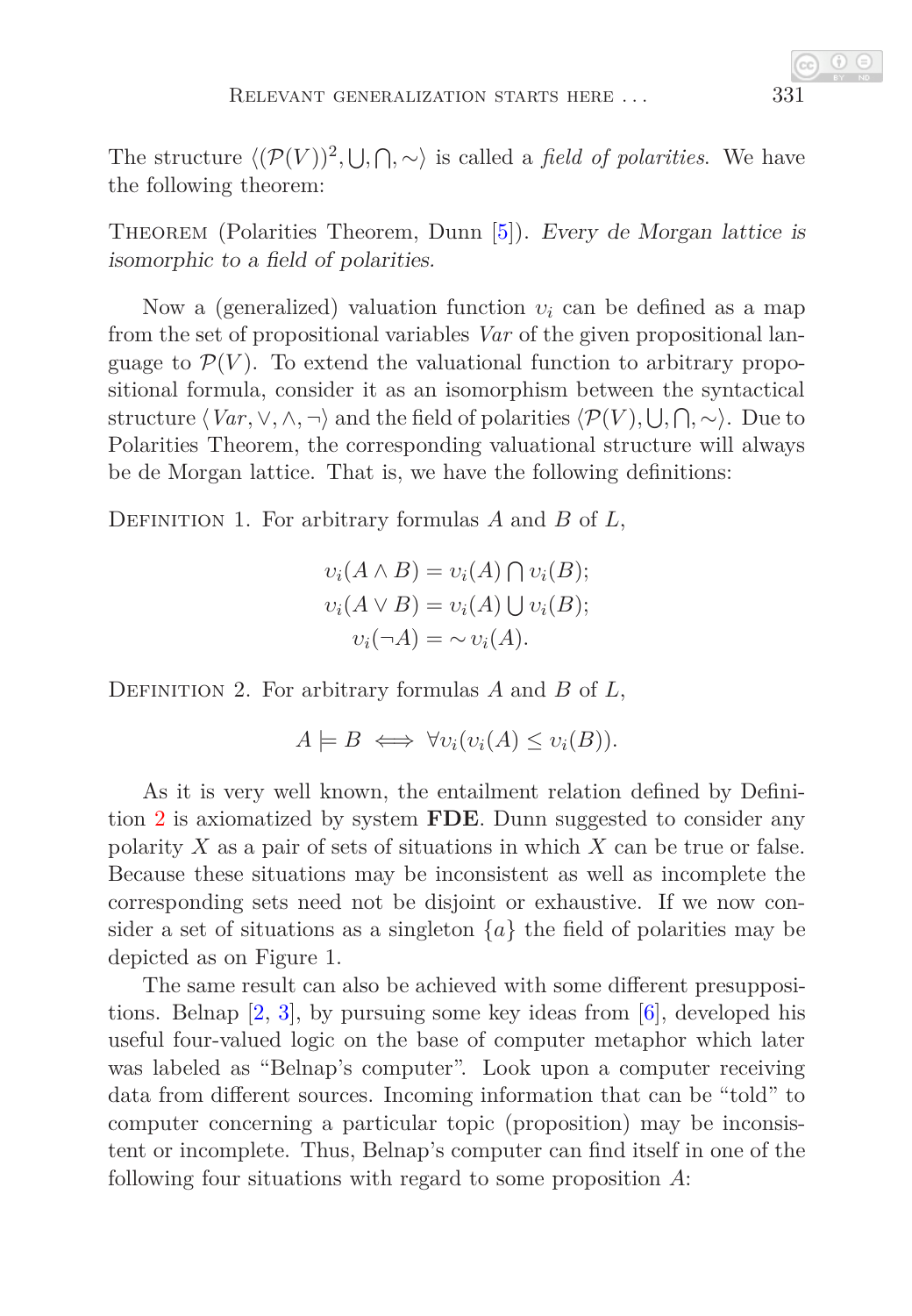

Figure 1. The field of polarities as singletons

- 1. *A* may be "told true (only)" **T**;
- 2. *A* may be "told false (only)"  $\mathbf{F}$ ;
- 3. *A* may be "told both true and false"  $-$  **B**;
- 4. *A* may be "told neither true nor false" **N**.

Interpret in a natural way Belnap's four values as the elements of the set  $4 = \mathcal{P}(2)$  and define logical ordering (t-ordering) as follows  $x \leq_t y$  iff  $x^t \subseteq y^t$  and  $y^f \subseteq x^f$ , where  $x^t = \{z \in x \mid \mathbf{t} = z\}$  and  $x^f = \{z \in x \mid \mathbf{f} = z\}$ *z*}. The resulting structure  $\langle 4, \leq t \rangle$  known as "logical lattice L4" may be illustrated as on Figure 2.



Figure 2. The lattice L4

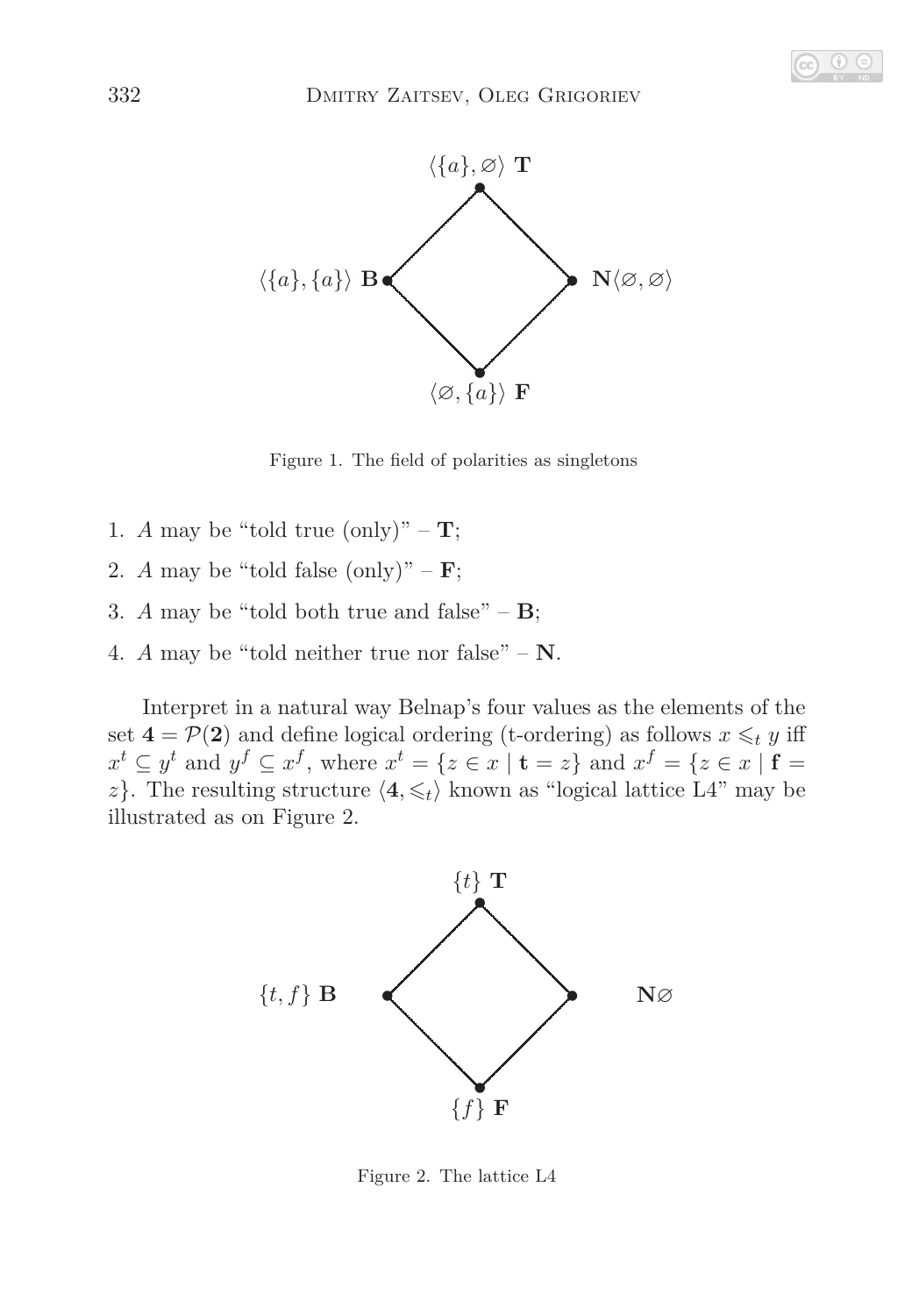Let ⊓*<sup>t</sup>* and ⊔*<sup>t</sup>* be the lattice meet and join on L4 and ∼*<sup>t</sup>* be the operation of inversion of the ordering relation  $\leq t$ , and let  $v_i$  be a map from *Var* into L4. Then we have the following definitions:

Definition 3. For arbitrary formulas *A* and *B* of *L*,

$$
v_i(A \wedge B) = v_i(A) \sqcap_t v_i(B);
$$
  

$$
v_i(A \vee B) = v_i(A) \sqcup_t v_i(B);
$$
  

$$
v_i(\neg A) = \sim_t v_i(A).
$$

<span id="page-4-0"></span>Definition 4. For arbitrary formulas *A* and *B* of *L*,

$$
A \models B \iff \forall v_i (v_i(A) \leq t \ v_i(B)).
$$

Again, the relation introduced by Definition [4](#page-4-0) is adequately axiomatized by **FDE**. By comparing two pictures presented on figures 1 and 2, one can easily verify that they depict the same algebraic structure with **T** and **F** being the lattice top and bottom respectively. Due to the evident resemblance of Dunn's and Belnap's approaches, we will unite them in what follows under the label *DB-generalization*. Moreover, it might be appropriate to use the term *DBSW-generalization* since it were Shramko and Wansing [\[8,](#page-11-0) [9\]](#page-11-6), who developed this approach further. Namely, they continued the generalization procedure and undertook power-setting of the set **4**, which gave rise to the algebraic structure of trilattice *SIX-TEEN*3 with three ordering relations. Moreover, not limited to "secondary generalization" they go beyond it and consider unlimited powersetting applied to the set **4**. It leads to a variety of multilattices. On any stage of the repeated generalization the resulting logical system brings into game **FDE**, which allows Shramko and Wansing to acclaim that first-degree entailment is everywhere [\[9\]](#page-11-6).

But there is also another way of defining the key logical notions on the basis of generalized truth values, which is due to Andrzej Białynicki-Birula and Helena Rasiowa [\[4\]](#page-11-7). We will label this latter approach as *BR-generalization* which goes the following way. Take a ring of subsets of *V*:  $\langle \mathcal{P}(V), \cup, \cap \rangle$ . Define a function *g* on *V* (where *V* is nonempty) satisfying the only condition of "period two":  $g(g(x))$ . Now if we add an operation of the "quasi-complement" defined as  $-X =$  $\mathcal{P}(V)/g(X)$ , where  $\mathcal{P}(V)$  is closed under this operation, the resulting structure  $\langle \mathcal{P}(V), \cup, \cap, - \rangle$  is called "a quasi-field of sets". Hereinafter we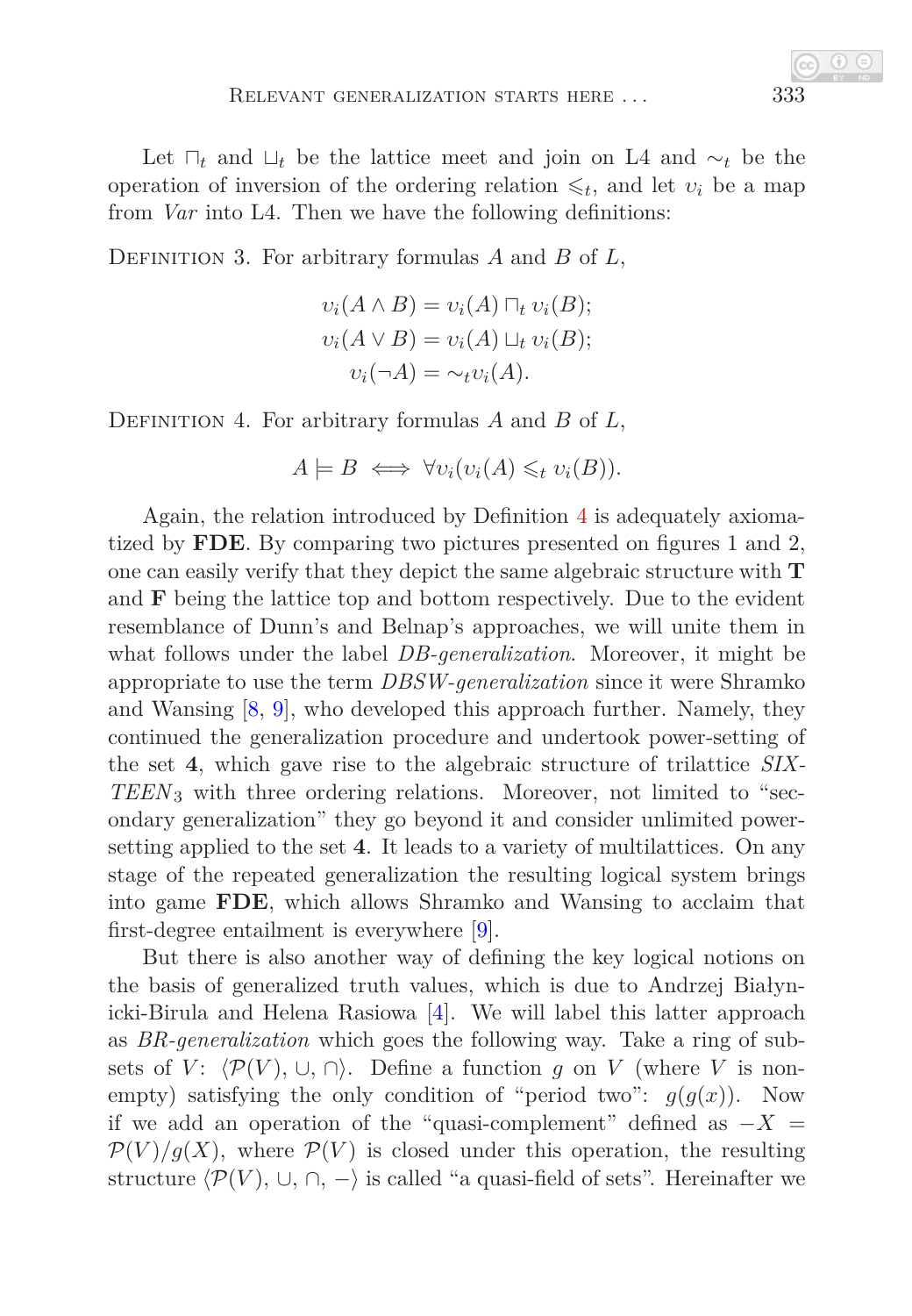will understand  $g(X)$  (a result of application of function  $g$  to a set  $X$ ) as follows:  $g(X) = \{y \mid \forall x \in X, g(x) = y\}.$ 

Theorem (Quasi-Fields of Sets Theorem, Białynicki-Birula and Rasiowa, [\[4\]](#page-11-7)). Every de Morgan lattice is isomorphic to a quasi-field of sets.

The BR-generalization can be accomplished then as follows. First, one orders the set  $\mathcal{P}(V)$  by the set-theoretic inclusion. Second, one considers the propositional language  $L_{\text{FDF}}$  with connectives  $\wedge$ ,  $\vee$ ,  $\neg$  and the algebraic structure  $\langle \mathcal{P}(V), \cup, \cap, -, v_i \rangle$ , where  $v_i \colon Var \longrightarrow \mathcal{P}(V)$ , as a model for our logic. We have straightforward definitions:

<span id="page-5-0"></span>Definition 5. For arbitrary formulas *A* and *B* of *L*,

$$
v_i(A \wedge B) = v_i(A) \cap v_i(B);
$$
  

$$
v_i(A \vee B) = v_i(A) \cup v_i(B);
$$
  

$$
v_i(\neg A) = -v_i(A).
$$

<span id="page-5-1"></span>Definition 6. For arbitrary formulas *A* and *B* of *L*,

$$
A \models B \iff \forall v_i (v_i(A) \subseteq v_i(B)).
$$

By Quasi-Fields of Sets Theorem it must be evident that so defined semantical logic is adequate to the system **FDE**. For consistency, the proof is routine. Regarding completeness it is not difficult to give a standard Henkin-style proof.

In so doing first construct a canonical models via prime theories, closed under the FDE-consequence relation and conjunction introduction and satisfying the primeness condition: if  $A \lor B \in \alpha$ , then  $A \in \alpha$  or  $B \in \alpha$ . The canonical valuation is defined by virtue of prime theories:

$$
t \in \upsilon_i^c(p) \rightleftarrows p \in \alpha;
$$
  

$$
f \in \upsilon_i^c(p) \rightleftarrows \neg p \notin \alpha.
$$

Now canonical valuation lemma is at hand. Of certain interest there is only the case with  $f \in v_i^c(B \wedge C)$ , because for the present valuational structure, we have  $f \in x \cap y$  iff  $f \in x$  and  $f \in y$ . At the first glance it may look strange. Keeping in mind inductive assumption and canonical valuation definition, the desideratum is the equation  $\neg (B \land C) \notin \alpha \Leftrightarrow$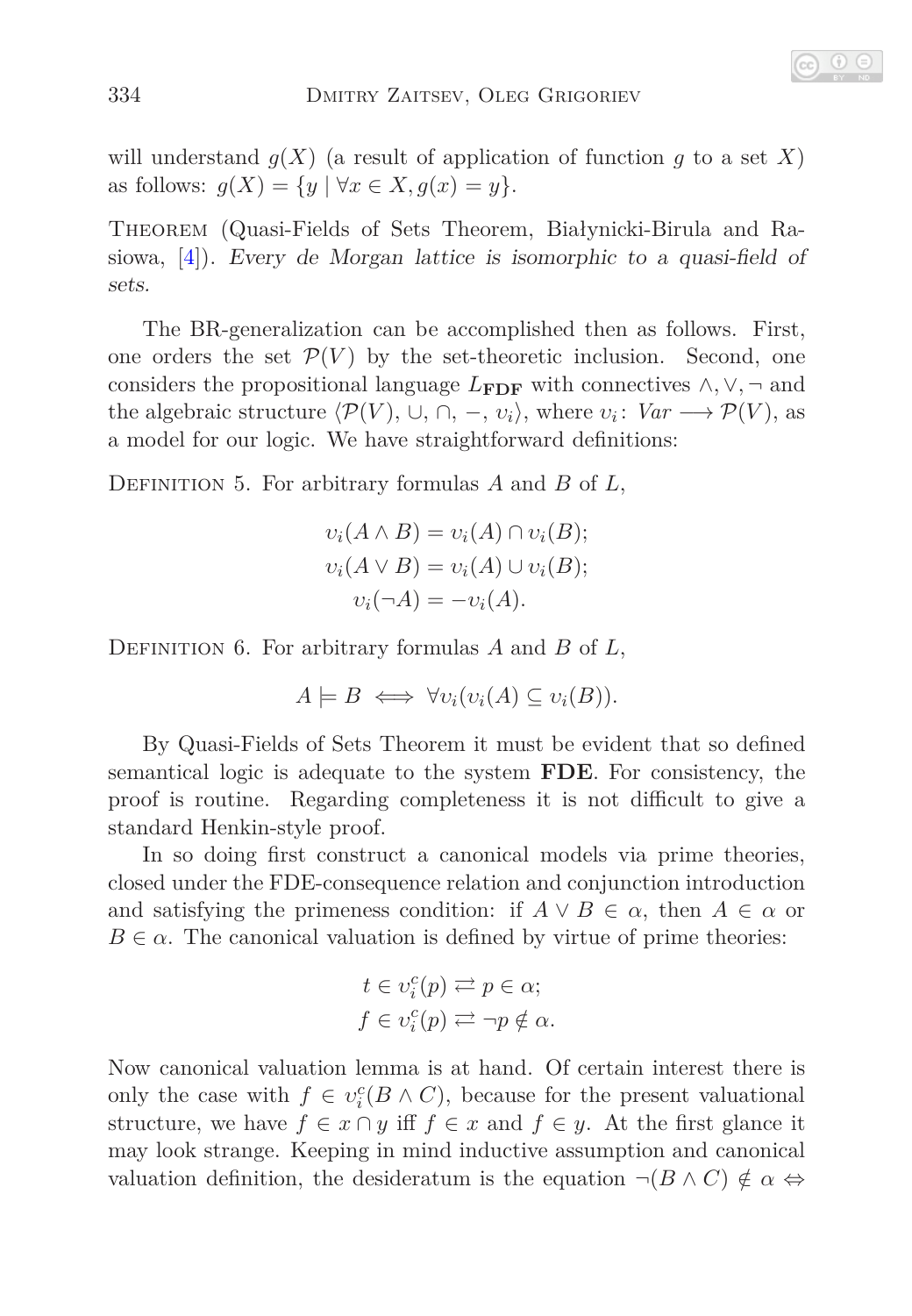$\neg B \notin \alpha$  and  $\neg C \notin \alpha$ . By evident transformation it is equivalent to  $\neg(B \land C) \in \alpha \Leftrightarrow \neg B \in \alpha$  or  $\neg C \in \alpha$ , that brings us back to the standard for relevant logic reasoning pattern.

We apply then an appropriate version of Lindenbaum's Lemma (for the proof consult [\[7\]](#page-11-8)):

LEMMA 1. For any *A* and *B* in  $L_{\text{FDF}}$ , if  $A \nvdash B$  then there exists a prime theory  $\alpha$  such that  $A \in \alpha$  and  $B \notin \alpha$ .

And finaly, we have:

THEOREM 1 (Completeness). For any *A* and *B* in  $L_{\text{FDF}}$ , if  $A \models B$ , then  $A \vdash B$ .

**PROOF.** Let (1)  $A \models B$  and assume that (2)  $A \not\models B$ . (1) means that  $\forall v_i(v_i(A) \subseteq v_i(B))$ , that is  $\forall v_i(\forall x(x \in v_i(A) \Rightarrow x \in v_i(B))$ . Hence,  $t \in v_i^c(A) \Rightarrow t \in v_i^c(B)$  hic est  $A \in \alpha \Rightarrow B \in \alpha$ . Applying Lindenbaum's Lemma to (2) we get  $A \in \alpha$  and  $B \notin \alpha$ . Then we have  $B \in \alpha$  and  $B \notin \alpha$ , that ends the proof. П

The aforesaid allows us to specify in the first approximation the BRgeneralization procedure as a sequence of the following steps:

- 1. Take some set of values *V* .
- 2. Construct the power-set of *V* .
- 3. Pick up the appropriate function *g* on *V* to get de Morgan quasicomplement.
- 4. Define a valuation function *υ<sup>i</sup>* as a map from the set of propositional variables into  $\mathcal{P}(V)$ .
- 5. To extend it to arbitrary formulas and to introduce an entailment relation accept Definitions [5](#page-5-0) and [6.](#page-5-1)
- 6. Enjoy an adequate semantics for **FDE**.

In particular, concerning our motivating example with the sets **2** and  $P(2)$ , it means that we order the latter set by the set-inclusion relation with **B** at the top and **N** at the bottom. Figure 3 visualizes the resulting structure and highlights its difference from DBSW-generalization. Due to N. Belnap this structure is known as approximation lattice A4. In order to get now a quasi-field of sets, we should define quasi-complement via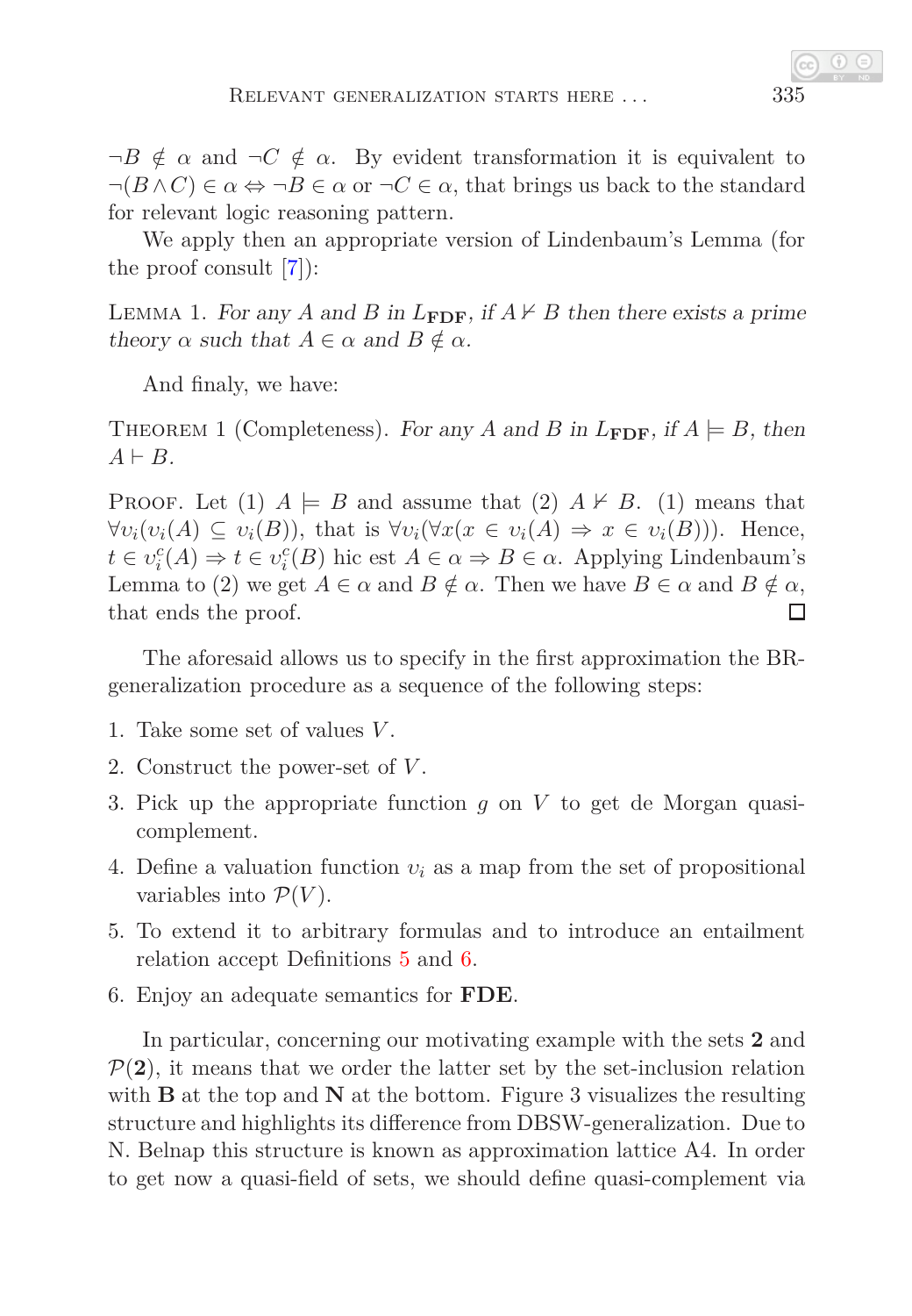appropriate function *g* on the set **2**. It turns out that there are only two possible candidates for this role. One of them, identical transformation taken as function *g* makes the corresponding quasi-complement Boolean inversion, while the other, Boolean complement on the set **2**, is just what is needed, because the corresponding quasi-complement has desiderata De Morgan properties. It turns **B** to **N** and vice versa and unalter **T** and **F**. In other words this quasi-complement behaves exactly as the famous Routley's star-function!



Figure 3. The lattice A4

However, in a general case step 3 in the BR-generalization procedure as described above remains unspecified. This poses the following natural question: can we *for any*  $\mathcal{P}(V)$  pick up the appropriate function *g*, and in this way make our negation de Morgan, and thus, our logic relevant?

## 2. How to make our negation De Morgan and our logic relevant

Our aim is to provide the constructive proof for the following statement:

*For any finite set V with cardinality greater or equal 2, there exists a representation of a quasi-field of sets*  $\langle \mathcal{P}(V), \cup, \cap, - \rangle$ *isomorphic to de Morgan lattice*.

The main problem is to delineate exactly this representation, more concretely, to specify uniquely for any  $\mathcal{P}(V)$  the function g which allows to obtain the corresponding operation of quasi-complement. Let us demonstrate the way of constructing this representation.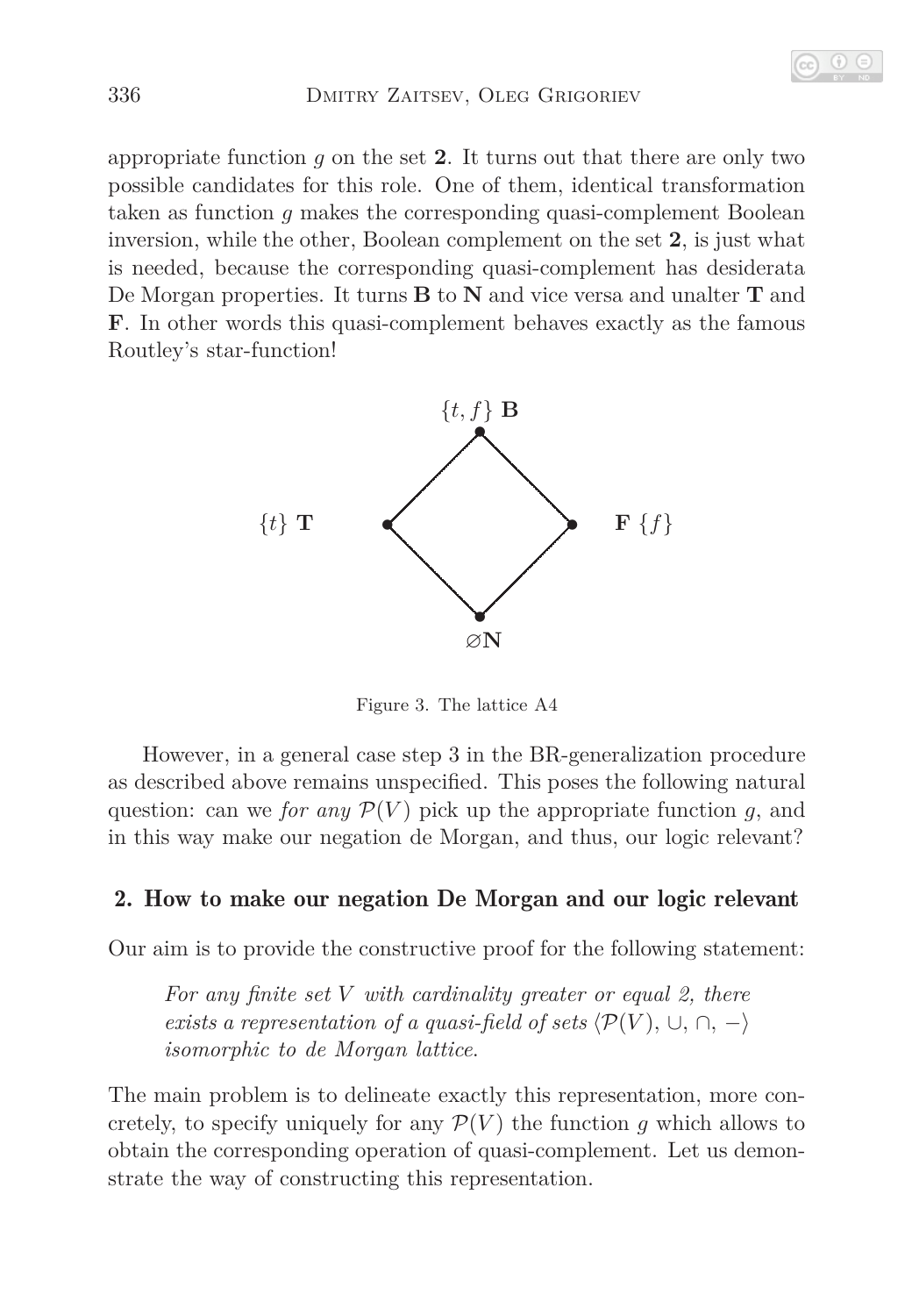Let  $V_n$  be an arbitrary denumerable set with cardinality  $n \geq 2$ . Consider two cases.

(1) *n* is an even number. Define mapping  $\varphi$  on  $V_n$ :

$$
\forall k, 1 \leqslant k \leqslant n/2, \varphi(v_{2k}) = v_{2k-1} \text{ and } \varphi(v_{2k-1}) = v_{2k}.
$$

In actual fact  $\varphi$  works as follows:

$$
v_1 \longleftrightarrow v_2
$$

$$
v_3 \longleftrightarrow v_4
$$

$$
\dots \dots \dots \dots
$$

$$
v_{n-1} \longleftrightarrow v_n
$$

It is evident that  $\varphi$  is the function *g*, because  $\forall v : \varphi(\varphi(v)) = v$ . Let us label this variant of *g*-function as *ge*.

(2) *n* is an odd number. Define mapping  $\phi$  on  $V_n$ :

$$
\forall k, 1 \leq k \leq n-1/2, \phi(v_{2k}) = v_{2k-1}, \phi(v_{2k-1}) = v_{2k}, \text{ and } \phi(v_n) = v_n.
$$

Now  $\phi$  works slightly in a different way:

$$
v_1 \longleftrightarrow v_2
$$

$$
v_3 \longleftrightarrow v_4
$$

$$
\dots \dots \dots
$$

$$
v_{n-2} \longleftrightarrow v_{n-1}
$$

$$
v_n \longleftrightarrow v_n
$$

Not less evident is that  $\phi$  also satisfies the condition of period two and we label this odd *g*-function as *go*.

Our next task is to show that the quasi-complement determined either by  $g_e$  or by  $g_o$ :

(I) possesses the properties of de Morgan complement, that is

(a) 
$$
-a = a;
$$
  
\n(b)  $a \le b \Rightarrow -b \le -a;$ 

- (II) and does not possess the properties of Boolean complement, that is
	- $(c)$   $a \cap -a \nleq -b;$
	- (d)  $a \nleq b \cup -b$ .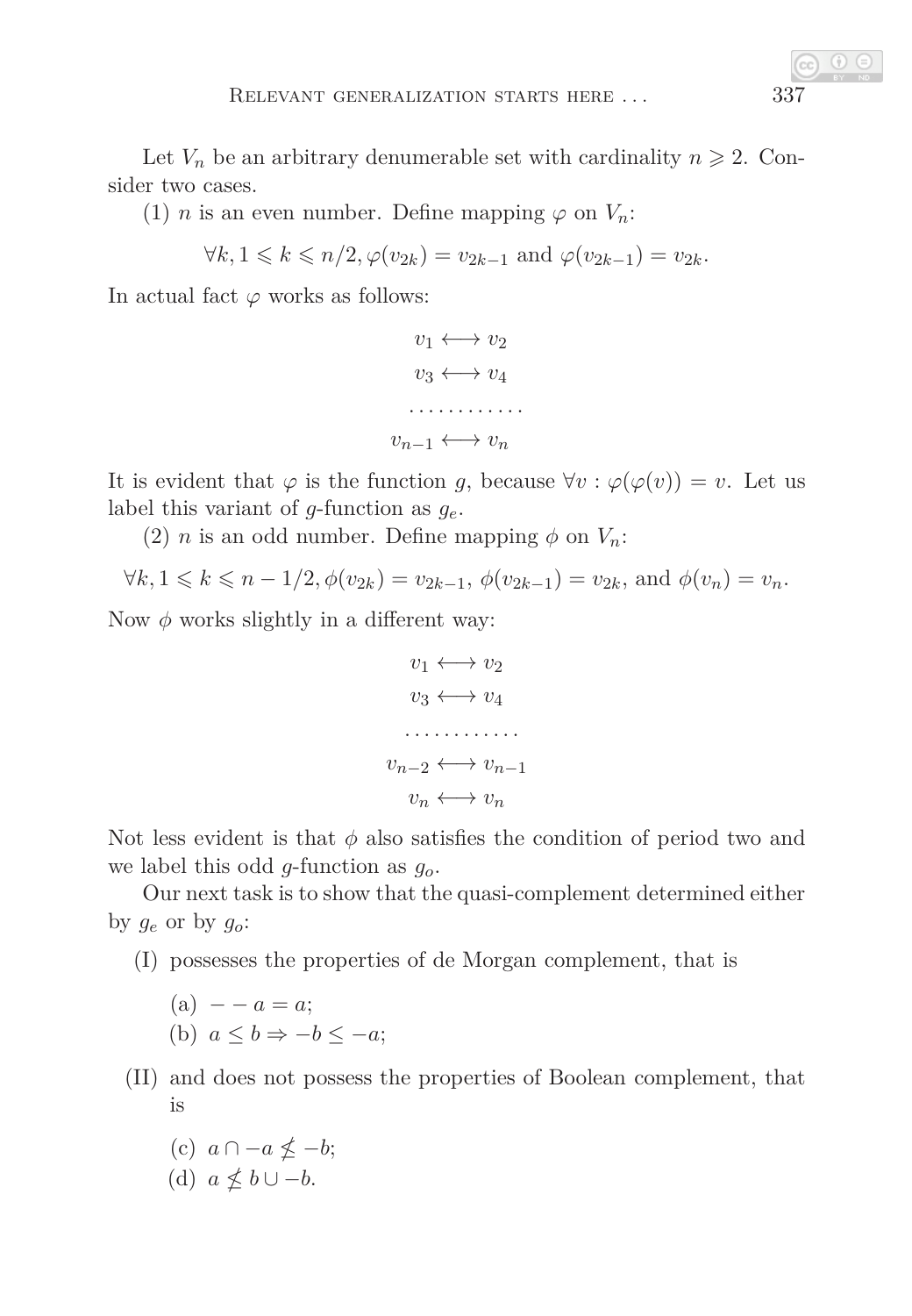$, \Rightarrow$  (a)" (a.1.) *n* is an even number. Let  $g_e(v_i) = v_j$  and abbreviate  $V_n/v_i$  as  $V_n^{-i}$  and  $V_n/v_j$  as  $V_n^{-j}$ .

(a.1.1.) *a* is singleton, that is  $a = \{v_i\}$ , where  $v_i \in V_n$ :  $- a =$  $V_n/g_e(V_n/g_e(a)) = V_n/g_e(V_n/v_j) = V_n/g_e(V_n^{-i}) = \{v_i\} = a.$ 

(a.1.2.)  $a = \emptyset$ :  $- - a = V_n/g_e(V_n/g_e(a)) = V_n/g_e(V_n/\emptyset) = V_n/g_e(V_n)$  $= V_n/V_n = \varnothing = a.$ 

(a.1.3.) *a* is not a singleton and  $a \neq \emptyset$ : Then  $\exists v_k, \ldots, v_m \in V_n$  and *a* = {*v*<sup>*k*</sup>}∪ ···∪ {*v*<sub>*m*</sub>}.

By evident properties of  $/$  and  $g_e$  we may establish the following.

 $- - a = V_n/g_e(V_n/g_e(a)) = V_n/g_e(V_n(g_e({v_k} \cup \cdots \cup {v_m})))$  $V_n/g_e(V_n/g_e({v_k}) \cap \cdots \cap V_n/g_e(V_n/g_e({v_m}))) = V_n/g_e(V_n/g_e({v_k}))$  $\dots \cup V_n/g_e(V_n/g_e({v_m})).$ 

By (a.1.1.) every member of this union satisfies condition of period  $t_{\text{two, hence, } -a = V_n/g_e(V_n/g_e(\{v_k\})) \cup \cdots \cup V_n/g_e(V_n/g_e(\{v_m\}))$ { $v_k$ } ∪ · · · ∪ { $v_m$ } = *a*.

(a.2.) *n* is an odd number. Let  $\forall i, 1 \leq i \leq n-1, g_o(v_i) = g_e(v_i)$  and  $g_o(v_n) = v_n$  and abbreviate additionally  $V_n/v_n$  as  $V_n^{-n}$ .

The proof will be almost the same except for the case (a.2.1) when  $a = \{v_n\}$ . Consider only this sub-case.  $- - a = V_n/g_0(V_n/g_0(a))$  $V_n/g_o(V_n/v_n) = V_n/g_o(V_n^{-n}) = V_n/V_n^{-n} = \{v_n\} = a.$ 

 $, \Rightarrow$  (b)" Hereinafter the distinction between odd and even cases is not crucial, that is why we continue the proof in a more general way.

Let  $a \leq b$ , that is  $b = a \cup c$ , where  $c \neq \emptyset$ .

$$
-b = V_n/g(b) = V_n/g(a \cup c) = V_n/(g(a) \cup g(c)).
$$
  

$$
-a = V_n/g(a).
$$

By the properties of */*,  $V_n/(g(a) \cup g(c)) \subseteq V_n/g(a)$ , that is  $-b \leq -a$ .

 $\Rightarrow$  (c)" We need to show that  $\exists a \exists b (a \cap -a \nleq b)$ . Let  $a = \{v_i\}$  and  $b = \{v_k\}$ , where  $i \neq k$  and  $1 \leq i \leq n - 1$ .

$$
-a = V_n/g(a).
$$
  

$$
a \cap -a = a \cap V_n/g(a) = \{v_i\} \cap V_n^{-j} = \{v_i\} = a.
$$

Hence,  $-a \cap a \cap b = \emptyset$ , that is  $-a \cap a \cap b \neq a$ , hence  $a \cap a \nleq -b$ .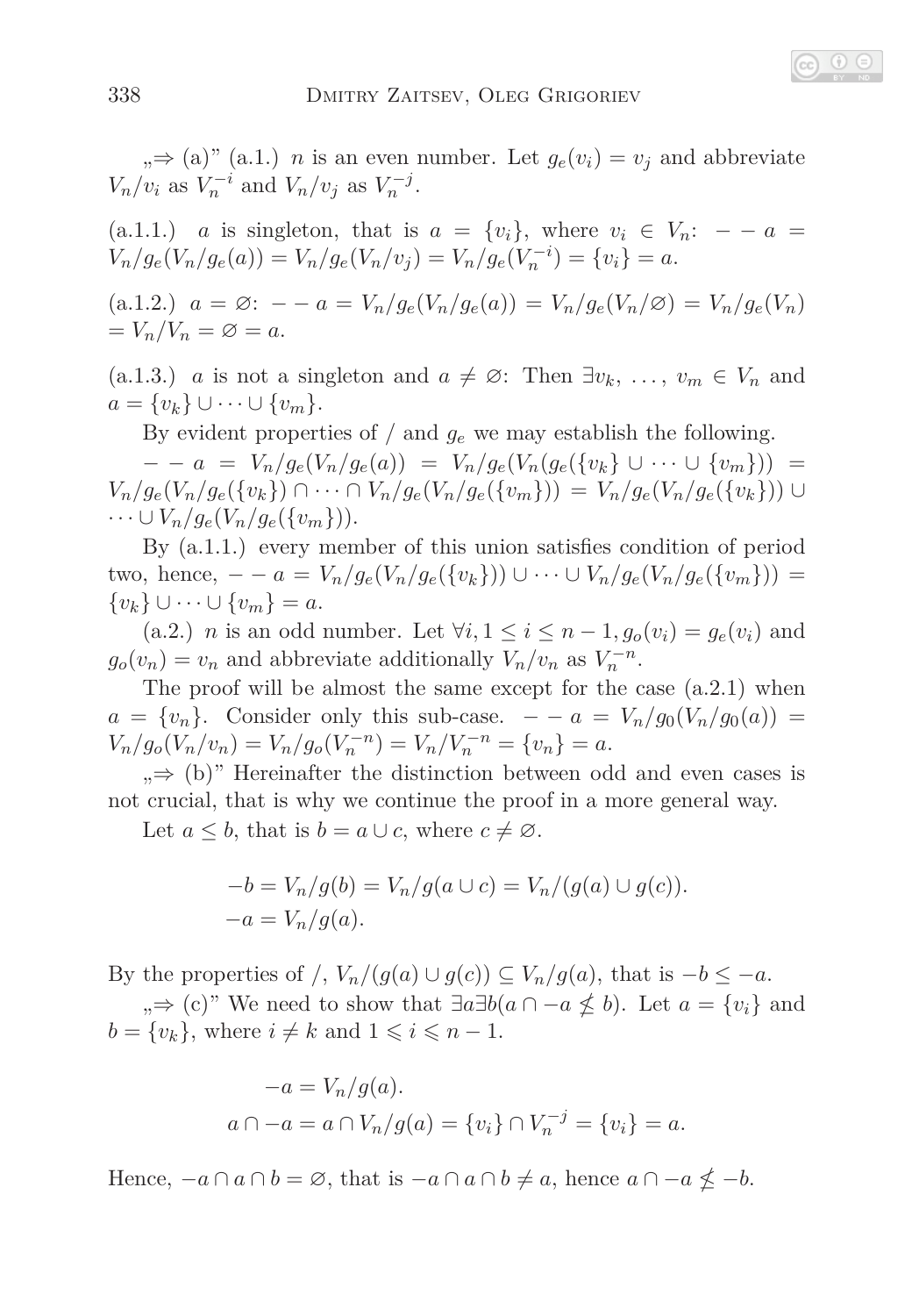$v_n \Rightarrow$  (d)" The proof is similar. Let  $a = \{v_i\}$  and  $b = \{v_k\}$ , where  $i \neq k$  and  $1 \leq i \leq n-1$  and  $g(v_k) \neq v_i$ . Then  $b \cup -b \neq V_n$  and moreover *a*  $\nsubseteq$  *b* ∪ −*b*. Hence, *a*  $\nleq$  *b* ∪ −*b*.

The question now arises of whether we could take the set *V* to be one-element or even empty. The answer is straightforward. If *V* is a singleton, there is the only way to define appropriate function *g* as an identical transformation: for  $x \in V$ ,  $g(x) = x$ . Then the corresponding quasi-complement will be Boolean one that returns us to classical logic. If *V* is empty, then  $\mathcal{P}(V)$  is a singleton and the only possible complement on *V* makes this logic inconsistent.

Thus, now we know how to make our negation de Morgan and our logic first-degree entailment.

## 3. What does it mean?

Firs of all, we can formulate the BR-generalization procedure with full strength (in full generality).

- 1. Take any set of values *V* containing at least two elements.
- 2. Construct the power-set of *V* .
- 3. Depending on cardinality of *V*, use one of the two ways to define function *g*:
	- if *V* contains even number of elements, define *g* as *de*,
	- if *V* contains odd number of elements, define  $g$  as  $d_0$ .
- 4. In a natural way introduce de Morgan quasi-complement.
- 5. Define a valuation function  $v_i$  as a map from the set of propositional variables into  $\mathcal{P}(V)$ .
- 6. To extend it for arbitrary formulas and to introduce entailment relation accept Definitions [5](#page-5-0) and [6.](#page-5-1)
- 7. Enjoy an adequate semantics for **FDE**.

Second, as a corollary we can place on record that Belnap's approximation lattice A4 is enough to provide an adequate semantics for **FDE**. Logical lattice L4 is in a sense superfluous!